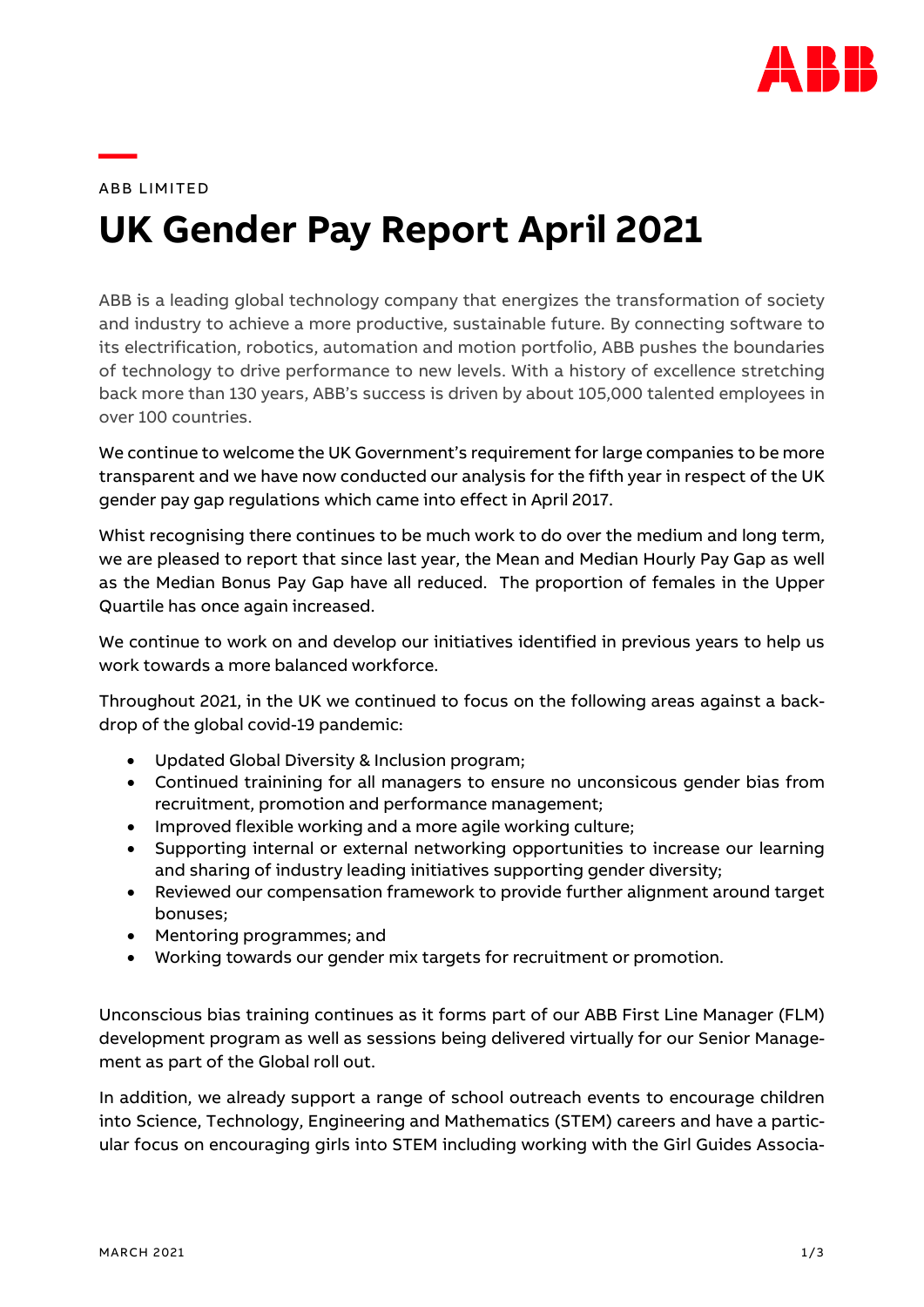tion and sponsoring the UK VEX Robotics teams. Our membership of the Women's Engineering Society continues as does our partnership with the Women's Leadership Association (WLA) which, alongside ABB's representation in Make UK's national employment and skills policy committee, will aid our longer-term strategic actions to increase gender diversity.

As in previous years, the gender pay gap we measure is not a direct comparison of males and females doing comparable jobs but is a measure of the difference in the average pay of all men and women across the organisation, regardless of the roles they fill.

At ABB, we are committed to solving some of the biggest global challenges of our time. This is only possible through our exceptional people who work, every day, for a better future. Building a culture of diversity and inclusion is critical to our success and makes each of us stronger; A culture where individual differences are welcomed, and we all unite to write the future together.

At ABB, we welcome different ways of thinking and acting, different qualities and skills, different experiences and backgrounds. We value them because we are dedicated to being inclusive, recognizing and respecting all aspects of what makes someone unique.

We recognise that, along with many Engineering companies, our female employees make up a smaller proportion, 21.5%, of our workforce. While this is an industry wide issue, that will take a concerted effort over many years to resolve, it is one which we have started to actively address within ABB.

We believe that the difference in our mean and median pay between male and female employees is reflective of our overall gender demographic and due to the proportion of male employees in more senior positions and a higher proportion of female employees in more junior positions.

ABB recognizes that a diverse and talented workforce is a key competitive advantage. As a truly global company, our business success reflects the quality and skill of our people. We believe that the wide array of perspectives that results from a diversity and inclusiveness focus promotes innovation and business success. ABB is therefore committed to providing a working environment where all our employees, regardless of gender, are able to thrive as we want all employees to write the future. Together.

We confirm that the data reported is accurate.

David Hughes **Craig Prendergast** Managing Director, The Country HR Manager,

For and on behalf of ABB Limited